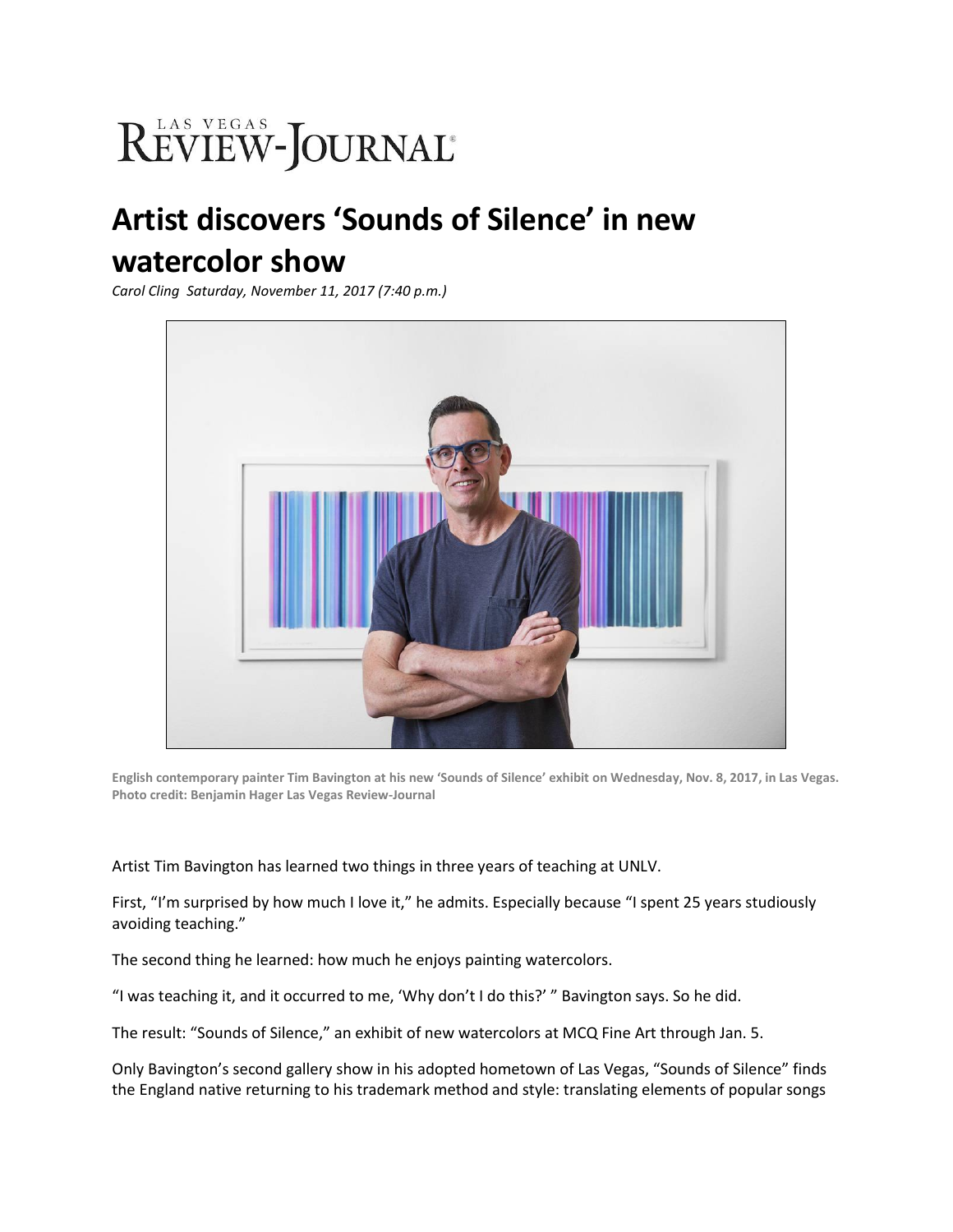into geometric stripes. (It's the same approach Bavington used to create "Pipe Dream," his Symphony Park sculpture inspired by Aaron Copland's "Fanfare for the Common Man.")

In the past, Bavington usually created his canvases by spraying them with acrylic paint, giving them a bright, hard-edged look. (He's also done pastel drawings.)

The new "Sounds of Silence" works, by contrast, display an "irregularity in line and texture," resulting in a "much more painterly, much more loose" approach, according to MCQ Fine Art's Michele Quinn. "This is Tim going, 'don't worry about where the lines go.' "

For Bavington, "I love the liquidity of the watercolors," he says, citing "the delicacy and transparency" of the new works.

"It's a different kind of freedom — that's why I like it," he explains. "To use brushes again is just wonderful. It's invigorating and it's inspiring, to discover something new."

Despite the different medium, certain things remain the same in Bavington's work.

"Not everybody can handle this much color in a work and get away with it," Quinn says, pointing out the "irregularity in line and texture" that characterize the "Sounds of Silence" paintings.

As always, Bavington's works are named after the musical works they're based on, from the George Harrison-inspired "Give Me Love," "Give Me Peace" and "My Guitar" (as in "While My Guitar Gently Weeps") to the Carter Family's "Wildwood Flower."

In choosing songs for artistic interpretation, "I pick songs I like," Bavington explains, describing it as "a Warholian or pop art approach. I like how the title evokes a reaction and response in viewers."

Bavington's been following the music-inspired methodology for 15 years, building a national and international reputation with works that are now in numerous museum collections (including New York's Museum of Modern Art) and featured in galleries from coast to coast.

For "Tone Poems," Bavington's recently concluded solo show at New York's Morgan Lehman gallery, he used songs with single colors in them, such as Jimi Hendrix's "Purple Haze."

Bavington "can always find inspiration in music," he says. In that, however, he says he's no different than anyone else, noting how others' "lives are constantly influenced by music. I just happen to be a painter."

## **Bavington reflects on memorial commission**

It's not the kind of commission Tim Bavington ever contemplated — or wanted.

But when organizers of a "Vegas Cares" benefit concert approached the artist about creating a public memorial for victims and first responders following the Oct. 1 shooting on the Strip, Bavington agreed to do exactly that.

"I don't know how I could say no," he comments. "It's an honor" and "an incredible thing to be asked to do."

Although "you don't want to have to contemplate even doing it in the first place," Bavington says, "art does have the power to bring healing and catharsis."